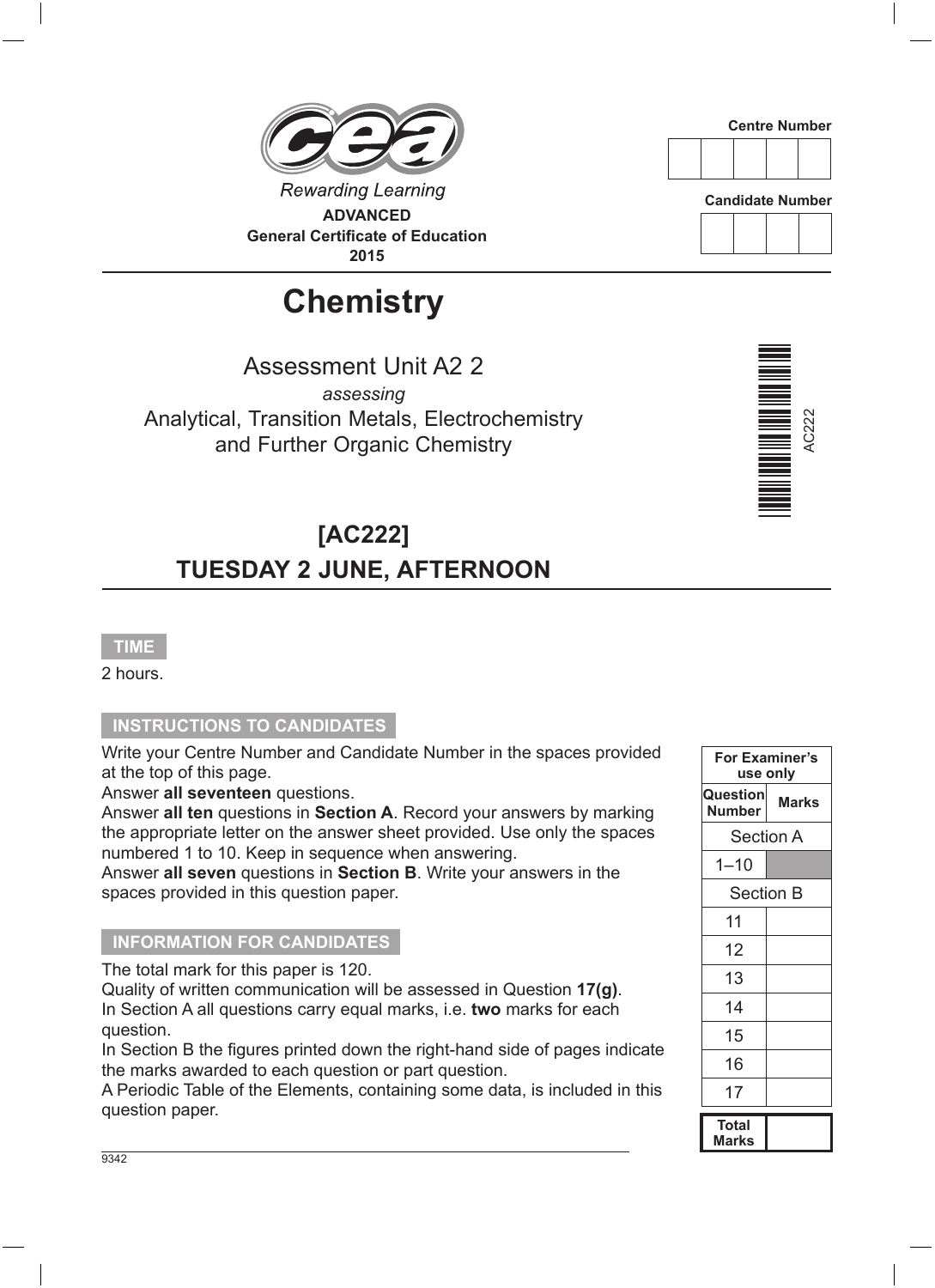#### **Section A**

For each of the following questions only **one** of the lettered responses (A–D) is correct.

#### **Select the correct response in each case and mark its code letter by connecting the dots as illustrated on the answer sheet.**

**1** The chromatogram below was produced by two-way paper chromatography of a mixture of amino acids.



The table below gives the  $\mathsf{R}_{\mathsf{f}}$  values of some amino acids.

| Amino acid     | $Rf$ values      |                  |  |  |
|----------------|------------------|------------------|--|--|
|                | <b>Solvent 1</b> | <b>Solvent 2</b> |  |  |
| <b>Alanine</b> | 0.51             | 0.38             |  |  |
| Asparagine     | 0.63             | 0.21             |  |  |
| Isoleucine     | 0.44             | 0.72             |  |  |
| Glycine        | 0.12             | 0.26             |  |  |
| Lysine         | 0.18             | 0.14             |  |  |

Which one of the spots, W, X, Y or Z is glycine?

- A W
- B X
- C Y
- $D \quad Z$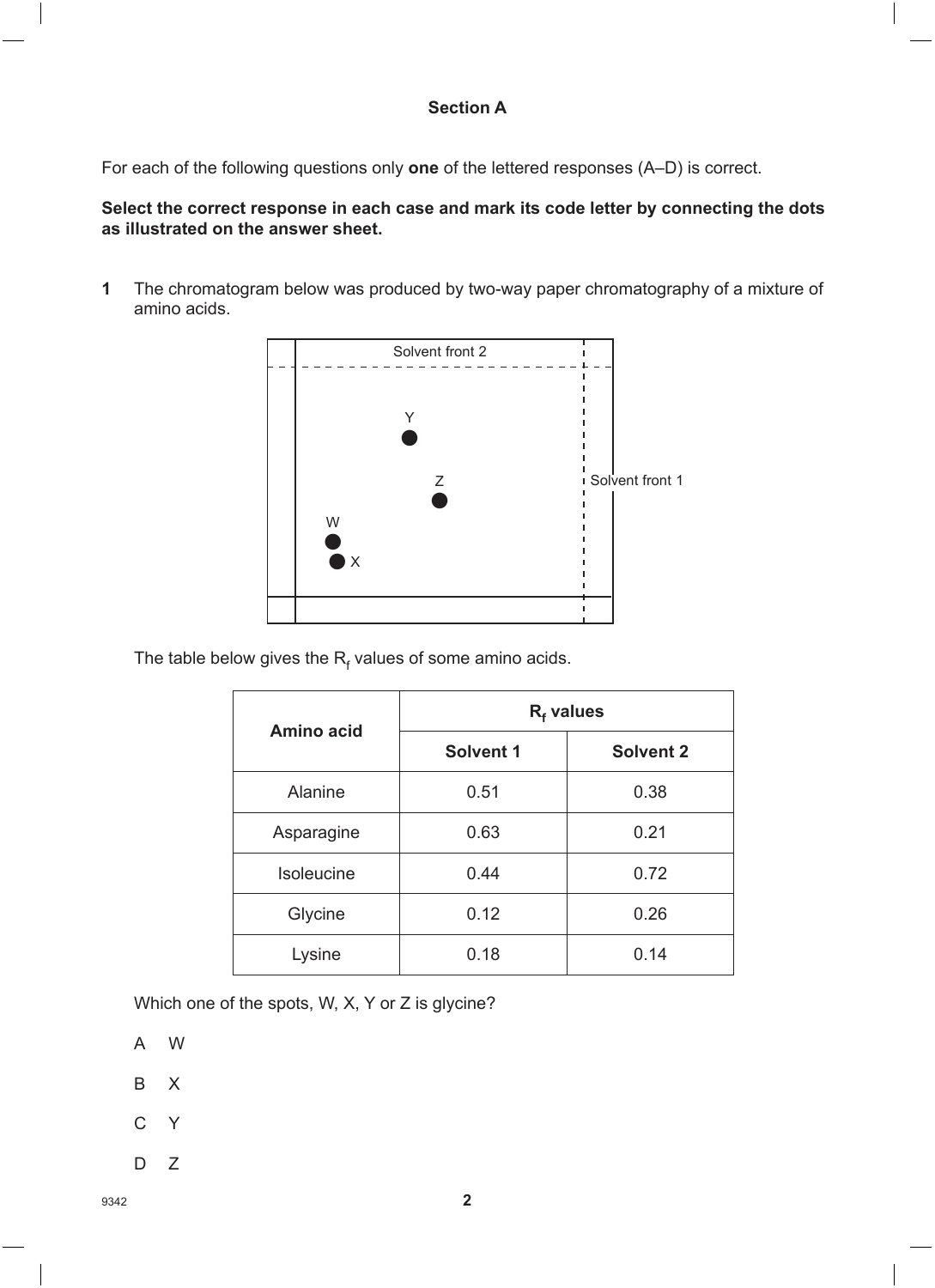#### **2** Standard electrode potentials for two half-cells are shown below:

| half-cell                                                                                                   | standard electrode<br>potential/V |
|-------------------------------------------------------------------------------------------------------------|-----------------------------------|
| $\begin{bmatrix} \text{Ce}^{3+}(\text{aq}) & + & 3\text{e}^- \rightleftharpoons \text{Ce(s)} \end{bmatrix}$ | $-2.3$                            |
| $Th^{4+}(aq) + 4e^- \rightleftharpoons Th(s)$                                                               | $-1.9$                            |

Which one of the following species is the most powerful reducing agent?

- A  $Ce^{3+}(aq)$
- B Ce(s)
- C Th<sup>4+</sup>(aq)
- $D$  Th(s)
- **3** Which one of the following is **not** true for gas-liquid chromatography of a mixture?
	- A The liquid phase is mobile and the gas phase is stationary
	- B The molecules in the mixture have characteristic retention times
	- C The mixture is separated by partition between the liquid and the gas phase
	- D The percentage composition of the mixture can be determined
- **4** Which one of the following is the structure of terephthalic acid?

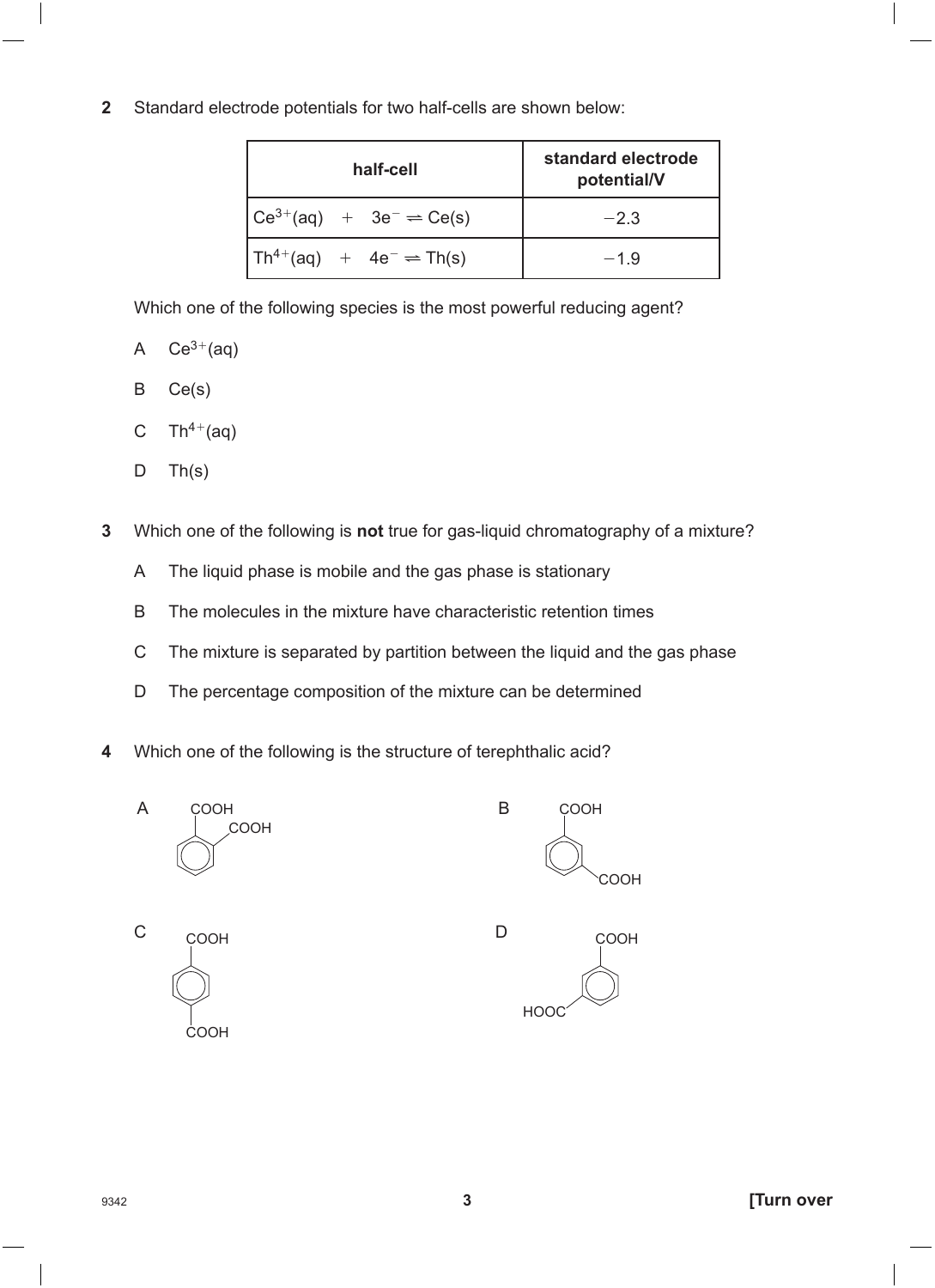- **5** When carrying out an edta titration to find the concentration of calcium ions in a solution the solution is buffered to
	- A pH 4 and the colour change at the end point is blue to red.
	- B pH 4 and the colour change at the end point is red to blue.
	- C pH 10 and the colour change at the end point is blue to red.
	- D pH 10 and the colour change at the end point is red to blue.
- **6** Which one of the following is the weakest base?
	- A  $CH<sub>3</sub>CONH<sub>2</sub>$
	- $B$   $C_2H_5NH_2$
	- C  $C_6H_5NH_2$
	- $D$  NH<sub>3</sub>
- **7** The concentration of which one of the following solutions could be determined using colorimetry?
	- A  $Al^{3+}(aq)$
	- B  $Ca^{2+}(aq)$
	- C  $Fe<sup>3+</sup>(aq)$
	- D  $Zn^{2+}(aq)$
- **8** Which one of the following is **not** true for glycine?
	- A It forms a blue solution with  $Cu^{2+}(aq)$  ions
	- B It is optically active
	- C It reacts with sodium carbonate forming carbon dioxide
	- D It reacts with nitrous acid forming nitrogen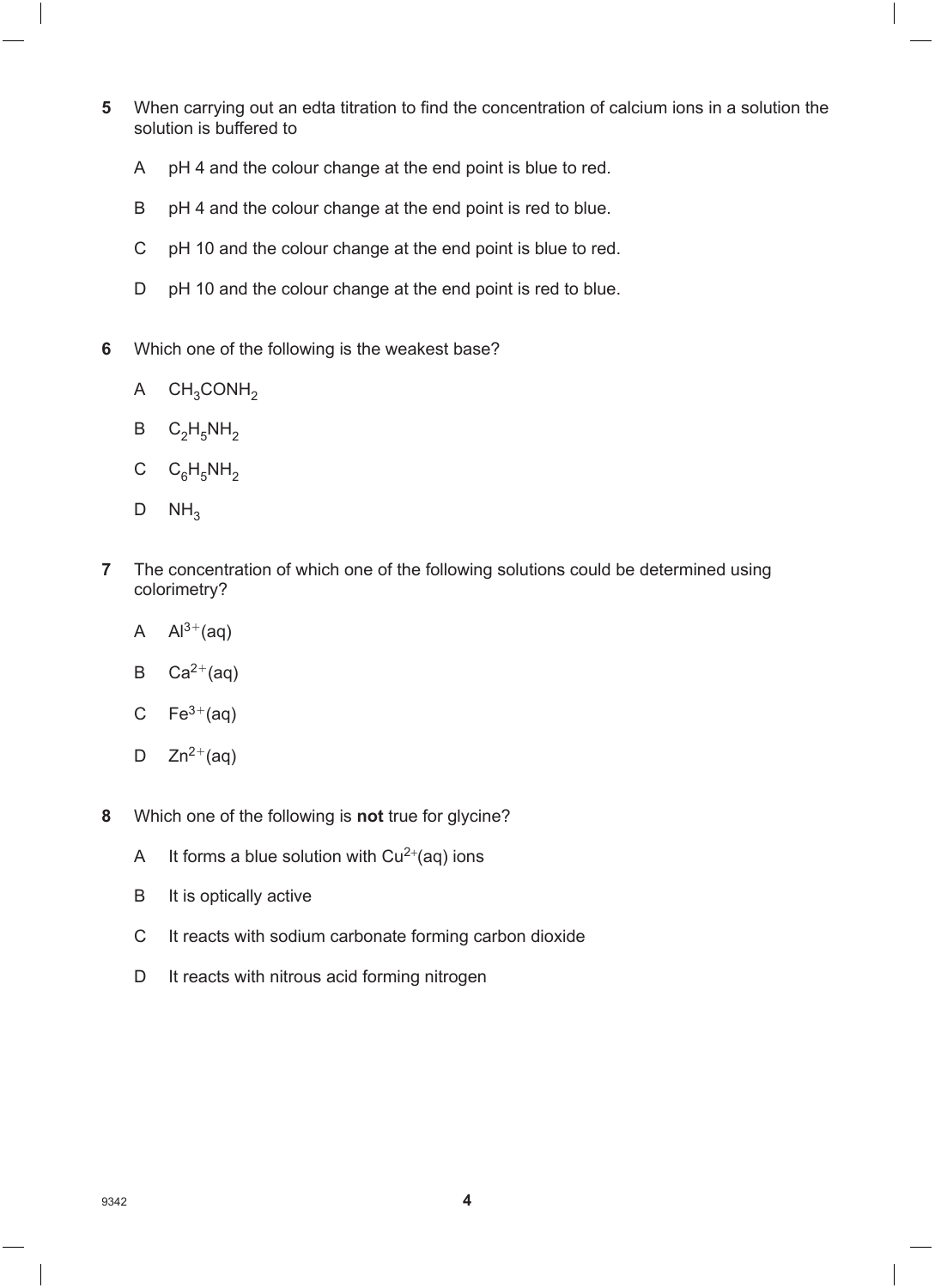- **9** How many p orbitals are involved in the delocalised  $\pi$  electrons of a benzene molecule?
	- A 2
	- B 3
	- C 6
	- D 12
- **10** Which one of the following is produced when  $CH<sub>3</sub>CONHCH<sub>3</sub>$  is refluxed with excess dilute hydrochloric acid?
	- A  $CH_3COOH$  and  $CH_3NH_2$
	- B  $CH_3COO^-$  and  $CH_3NH_3^+$
	- C  $CH_3COOH$  and  $CH_3NH_3^+$
	- $D$  CH<sub>3</sub>COO<sup>-</sup> and CH<sub>3</sub>NH<sub>2</sub>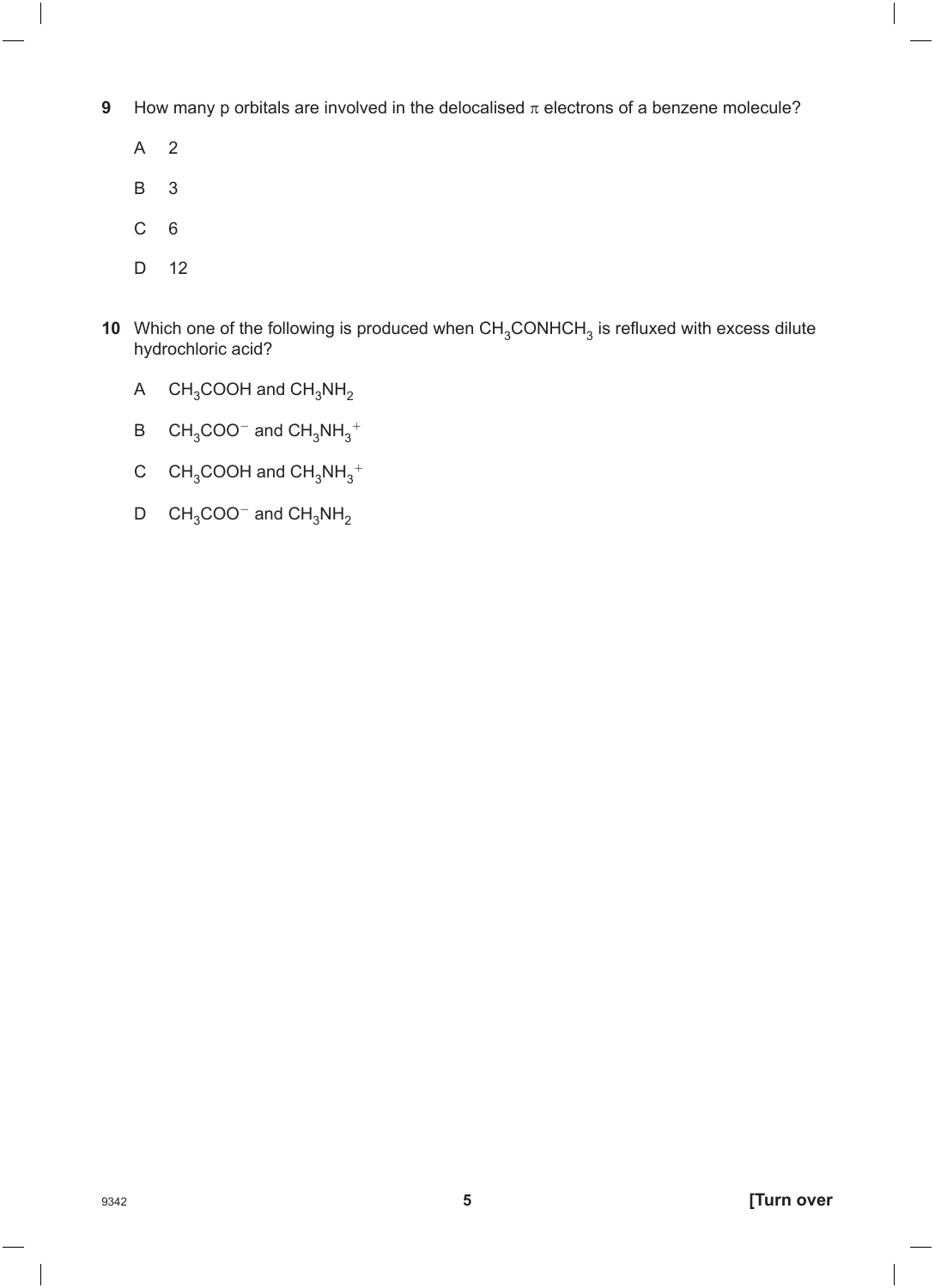

#### **Section B**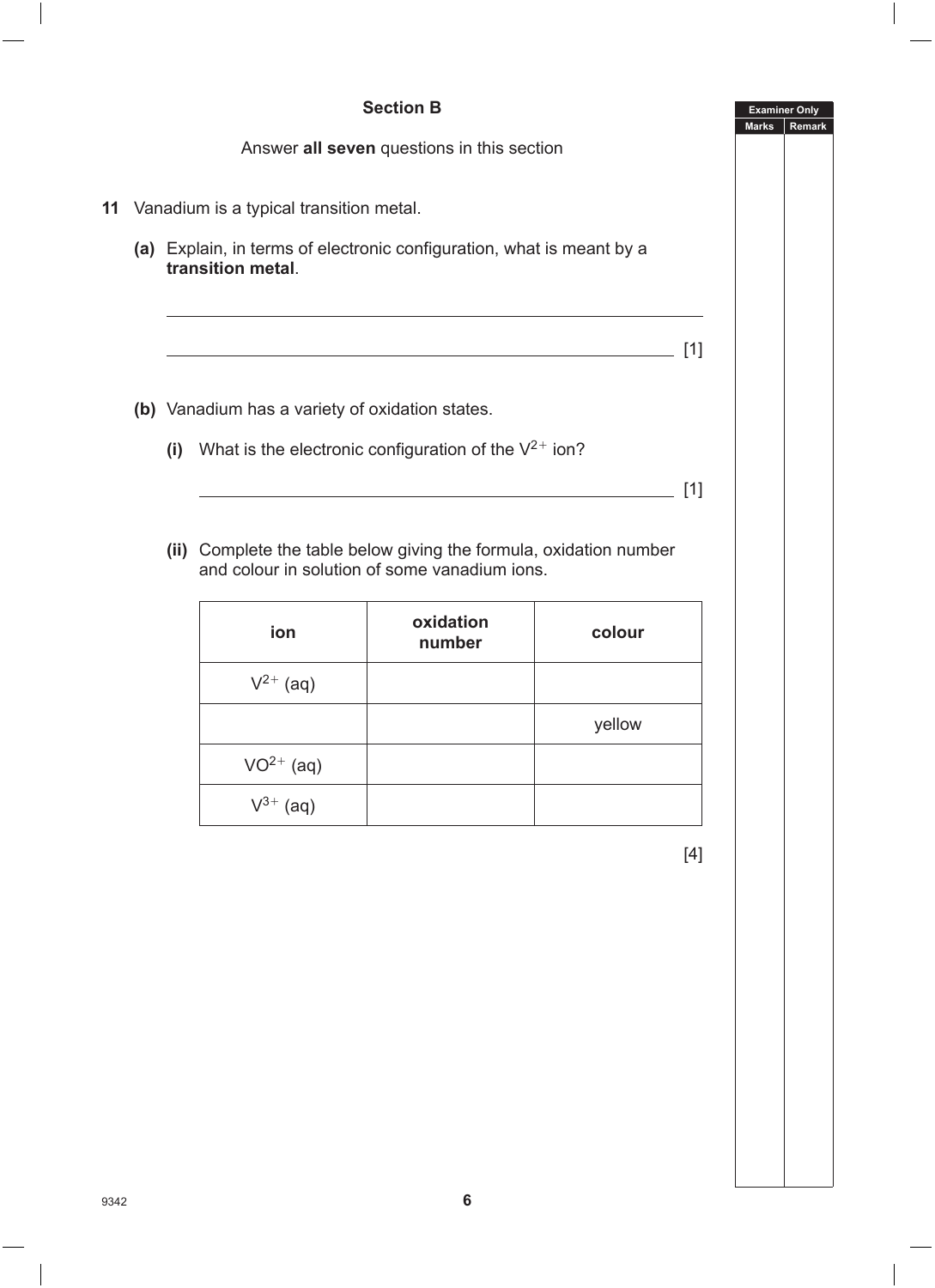| acid. | (c) Vanadium(V) oxide is used as a catalyst in the manufacture of sulfuric                                                                                                                                           |                                                            | <b>Examiner Only</b><br><b>Marks</b><br>Remark |
|-------|----------------------------------------------------------------------------------------------------------------------------------------------------------------------------------------------------------------------|------------------------------------------------------------|------------------------------------------------|
| (i)   | Vanadium(V) oxide is a heterogeneous catalyst. Explain why it is<br>described as heterogeneous.                                                                                                                      |                                                            |                                                |
|       |                                                                                                                                                                                                                      | <u> 1989 - Johann Barn, amerikansk politiker (d. 1989)</u> | $[1]$                                          |
|       | (ii) Explain, in terms of chemisorption, how vanadium(V) oxide acts<br>as a catalyst.                                                                                                                                |                                                            |                                                |
|       |                                                                                                                                                                                                                      | <u> 1989 - Johann Barn, amerikansk politiker (d. 1989)</u> |                                                |
|       |                                                                                                                                                                                                                      | <u> 1989 - Johann Barn, amerikansk politiker (d. 1989)</u> | $[3]$                                          |
|       | (iii) The vanadium(V) oxide converts sulfur dioxide to sulfur trioxide<br>forming vanadium(IV) oxide, which then reacts with oxygen to<br>re-form the vanadium(V) oxide. Write equations for these two<br>reactions. |                                                            | [2]                                            |
|       | (iv) Complete the table below by naming the catalyst used for each<br>industrial process.                                                                                                                            |                                                            |                                                |
|       | industrial process                                                                                                                                                                                                   | catalyst                                                   |                                                |
|       | formation of ammonia                                                                                                                                                                                                 |                                                            |                                                |
|       | oxidation of ammonia                                                                                                                                                                                                 |                                                            |                                                |
|       |                                                                                                                                                                                                                      |                                                            | $[2]$                                          |
|       |                                                                                                                                                                                                                      |                                                            |                                                |
|       |                                                                                                                                                                                                                      |                                                            |                                                |
|       |                                                                                                                                                                                                                      |                                                            |                                                |
|       |                                                                                                                                                                                                                      |                                                            |                                                |
|       |                                                                                                                                                                                                                      |                                                            |                                                |
|       | 7                                                                                                                                                                                                                    |                                                            | [Turn over                                     |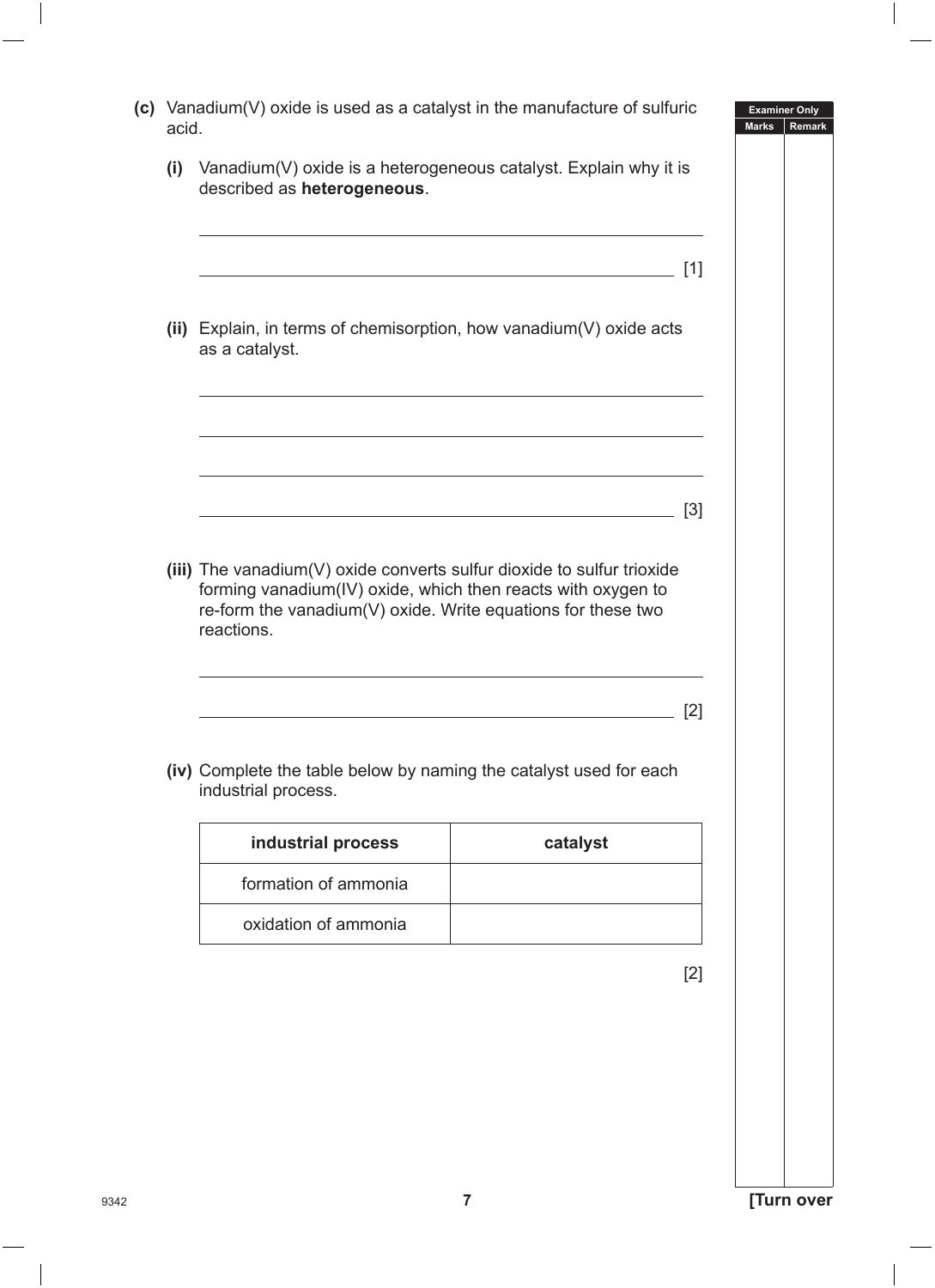**Examiner Only Marks Remark 12** Phenylamine is involved in the manufacture of azo-compounds which can be used as dyestuffs. **(a)** Phenylamine can be prepared from nitrobenzene according to the following flow scheme:  $NO<sub>2</sub>$   $NH<sub>3</sub>Cl$   $NH<sub>2</sub>$ A [*(* \) B Name the reagents for steps A and B. Step A [1] Step B [1] **(b)** Phenylamine is then converted to benzenediazonium chloride. Name the reagents and state the condition required to convert phenylamine to benzenediazonium chloride. [2] **(c)** Benzenediazonium chloride forms a yellow dye when coupled with dimethylaminobenzene.  $N(CH_3)_2$ dimethylaminobenzene Write the equation for the reaction and circle the azo group. [3]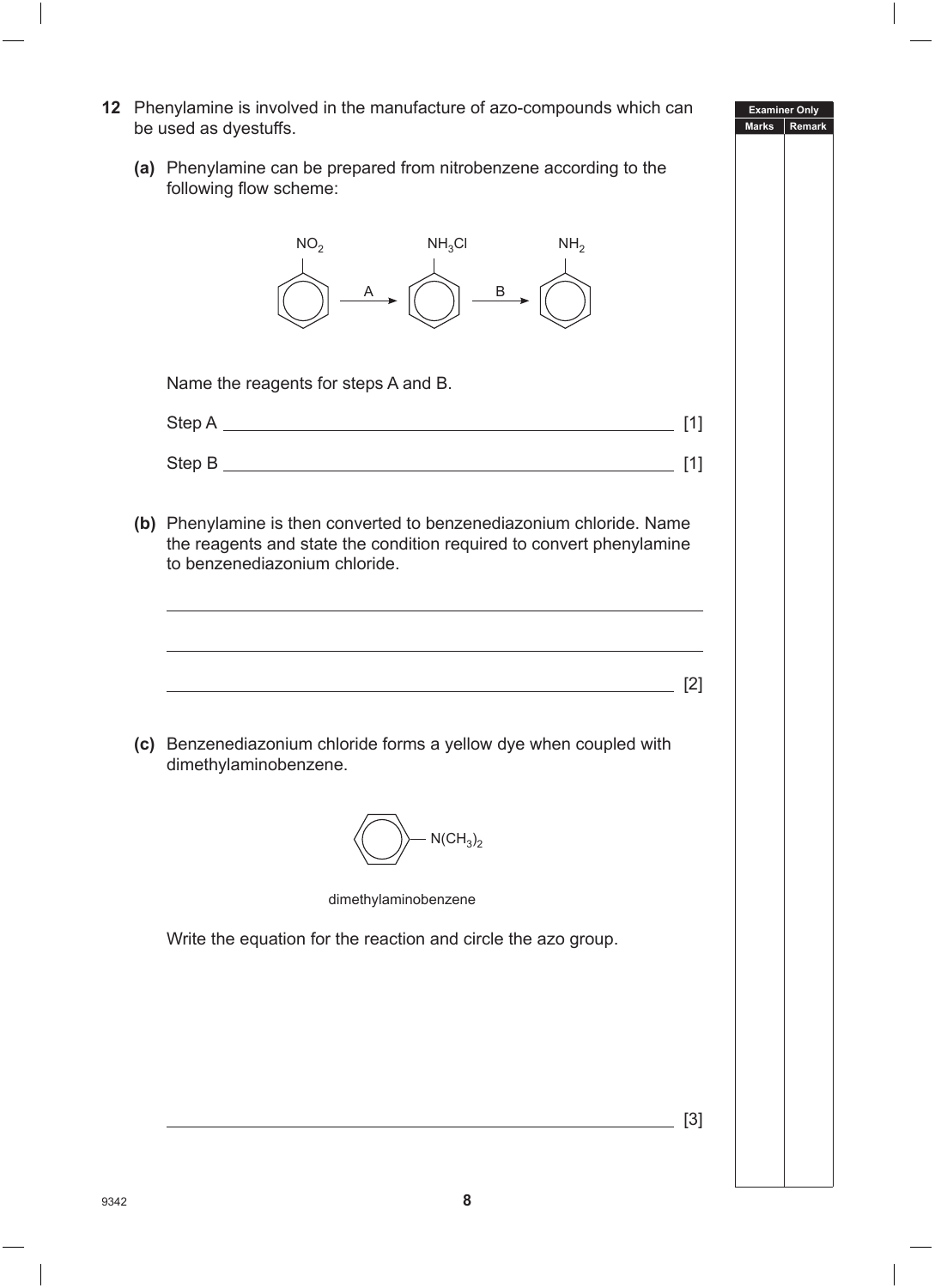**Marks Remark** <sup>9342</sup> **9 [Turn over** visible light.  $OCH<sub>3</sub>$ N OH N quinine **(i)** How does the frequency of visible light differ from the frequency of ultraviolet light? [1] **(ii)** Quinine is optically active. Circle the carbon asymmetric centres on the above diagram. [2]

**(d)** Quinine is fluorescent, it absorbs ultraviolet light and then emits it as

**Examiner Only**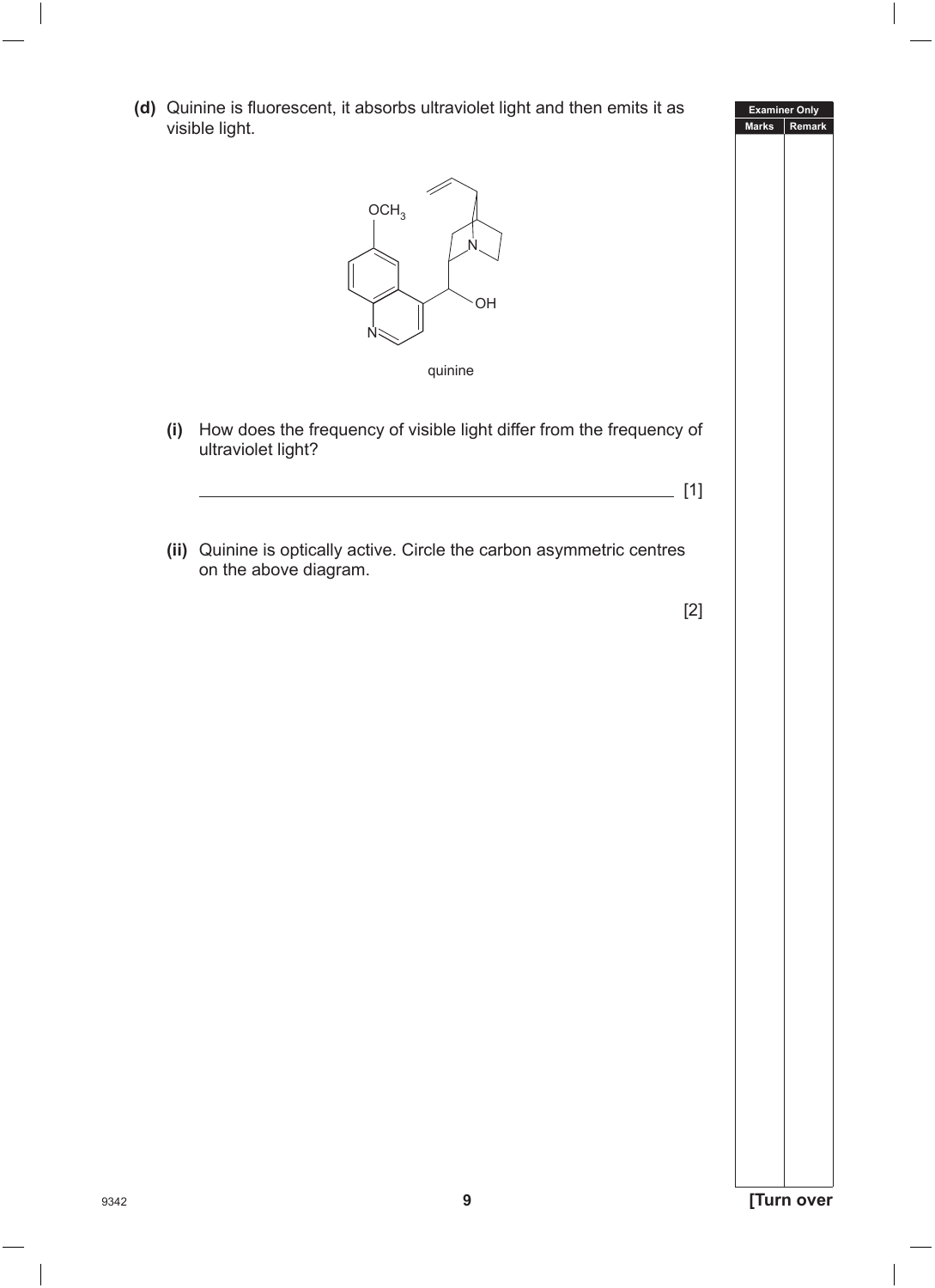| 13 |     | (a) Benzene is more resistant than alkenes to reaction with bromine.                                                  | <b>Examiner Only</b><br><b>Marks</b> | Remark |
|----|-----|-----------------------------------------------------------------------------------------------------------------------|--------------------------------------|--------|
|    | (i) | What type of reaction do alkenes undergo with bromine?                                                                |                                      |        |
|    |     | <u> 1989 - Johann Stoff, deutscher Stoff, der Stoff, der Stoff, der Stoff, der Stoff, der Stoff, der Stoff, der S</u> | $[1]$                                |        |
|    |     |                                                                                                                       |                                      |        |
|    |     | (ii) Name a catalyst required for the reaction of benzene with<br>bromine.                                            |                                      |        |
|    |     |                                                                                                                       | [1]                                  |        |
|    |     |                                                                                                                       |                                      |        |
|    |     | (iii) Draw a flow scheme to show the mechanism for the catalysed<br>reaction of benzene with bromine.                 |                                      |        |
|    |     |                                                                                                                       |                                      |        |
|    |     |                                                                                                                       |                                      |        |
|    |     |                                                                                                                       |                                      |        |
|    |     |                                                                                                                       |                                      |        |
|    |     |                                                                                                                       |                                      |        |
|    |     |                                                                                                                       | $[3]$                                |        |
|    |     |                                                                                                                       |                                      |        |
|    |     | (iv) Name the mechanism for the reaction of benzene with bromine.                                                     |                                      |        |
|    |     |                                                                                                                       | $\lceil 1 \rceil$                    |        |
|    |     | (b) Toluene, $C_6H_5CH_3$ , can be nitrated in a similar way to benzene to form<br>2,4,6-trinitrotoluene.             |                                      |        |
|    |     | (i) Suggest the structure of 2,4,6-trinitrotoluene.                                                                   |                                      |        |
|    |     |                                                                                                                       |                                      |        |
|    |     |                                                                                                                       |                                      |        |
|    |     |                                                                                                                       | $[1]$                                |        |
|    |     |                                                                                                                       |                                      |        |
|    |     | (ii) Name the reagents used and write the equation for the formation<br>of the nitronium ion.                         |                                      |        |
|    |     |                                                                                                                       |                                      |        |
|    |     |                                                                                                                       | [2]                                  |        |
|    |     |                                                                                                                       |                                      |        |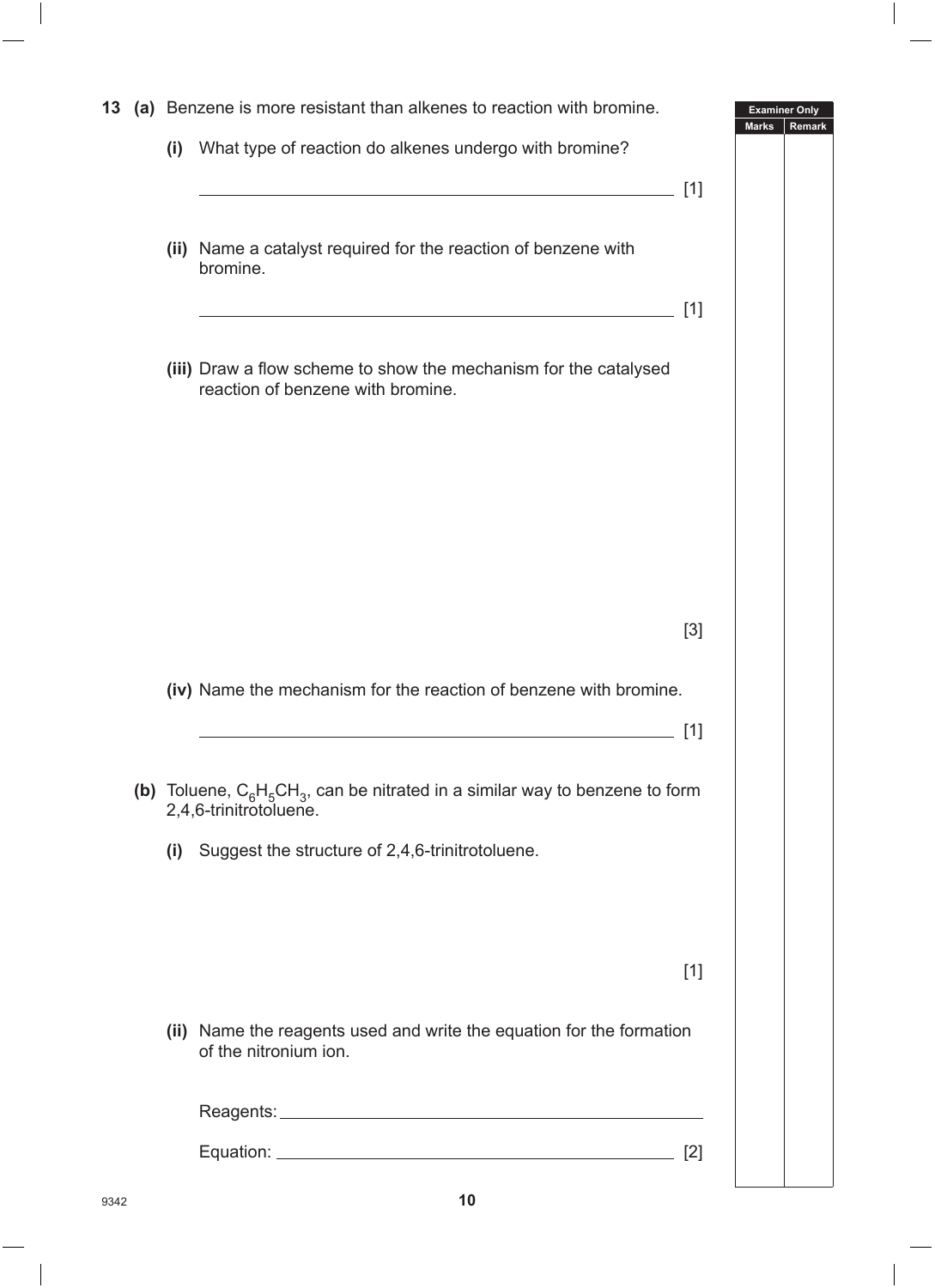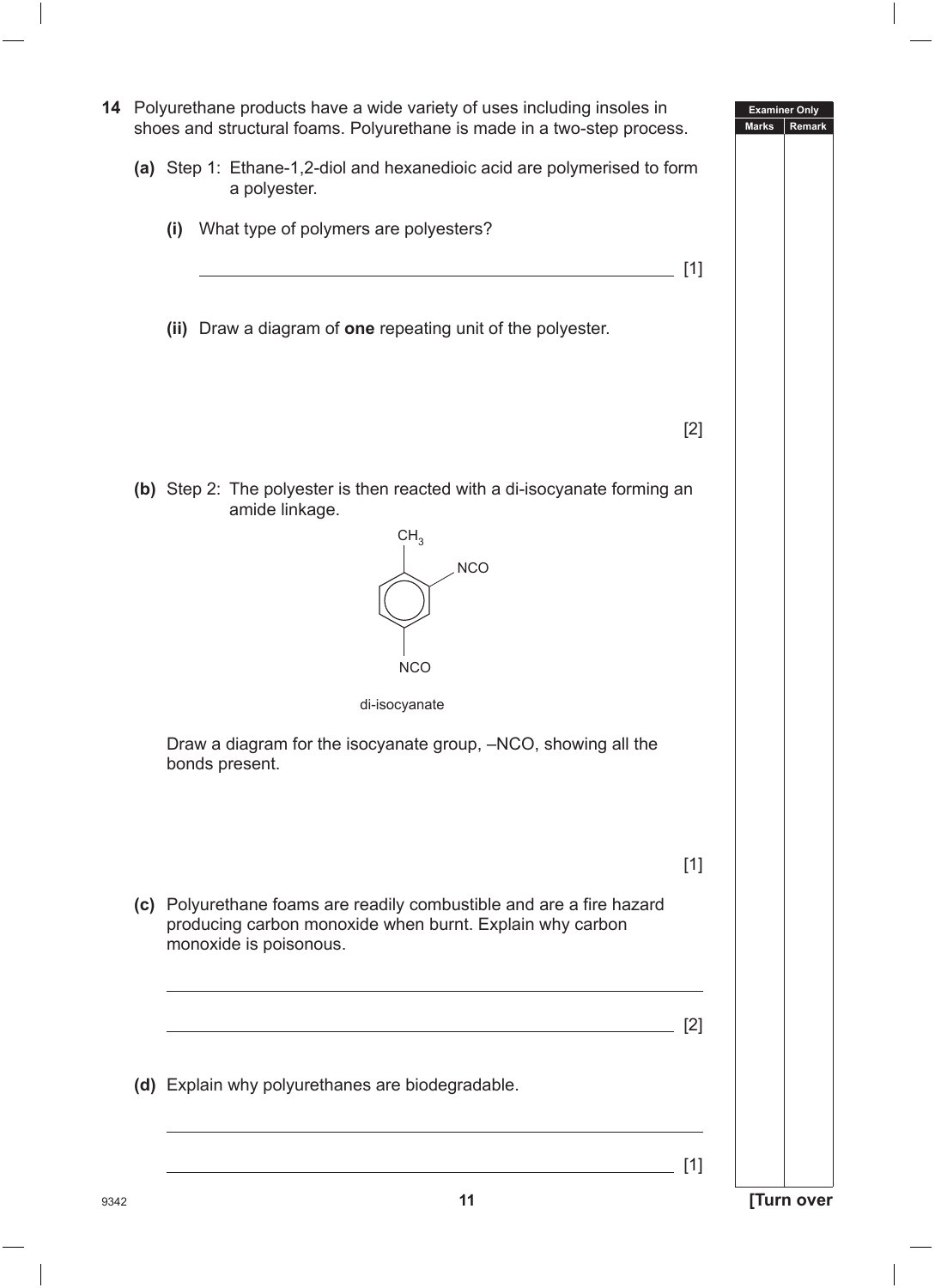|  |             | 15 Putrescine is a foul smelling liquid produced by the breakdown of amino<br>acids in dead organisms.                                 |       | <b>Examiner Only</b><br><b>Marks</b> | Remark |
|--|-------------|----------------------------------------------------------------------------------------------------------------------------------------|-------|--------------------------------------|--------|
|  |             | $H_2N(CH_2)_4NH_2$<br>putrescine                                                                                                       |       |                                      |        |
|  | $(a)$ $(i)$ | Suggest the systematic name for putrescine.                                                                                            |       |                                      |        |
|  |             |                                                                                                                                        | [1]   |                                      |        |
|  |             | (ii) State why putrescine is soluble in water.                                                                                         |       |                                      |        |
|  |             |                                                                                                                                        | [1]   |                                      |        |
|  |             | (b) Putrescine reacts in a similar way to ethylamine.                                                                                  |       |                                      |        |
|  |             | (i) Write an equation for the reaction of putrescine with excess<br>nitrous acid.                                                      |       |                                      |        |
|  |             |                                                                                                                                        | [2]   |                                      |        |
|  |             | (ii) Write an equation for the reaction of putrescine with excess<br>ethanoyl chloride                                                 |       |                                      |        |
|  |             |                                                                                                                                        | [2]   |                                      |        |
|  |             | (iii) Explain how the purified product formed between putrescine and<br>excess ethanoyl chloride could be used to identify putrescine. |       |                                      |        |
|  |             |                                                                                                                                        | $[2]$ |                                      |        |
|  |             | (c) Valine, $CH_3CH(CH_3)CH(NH_2)COOH$ , is an amino acid.                                                                             |       |                                      |        |
|  | (i)         | Amino acids form zwitterions. What is a zwitterion?                                                                                    |       |                                      |        |
|  |             |                                                                                                                                        | [2]   |                                      |        |
|  |             | (ii) Draw the zwitterion formed by valine.                                                                                             |       |                                      |        |
|  |             |                                                                                                                                        |       |                                      |        |
|  |             |                                                                                                                                        | $[1]$ |                                      |        |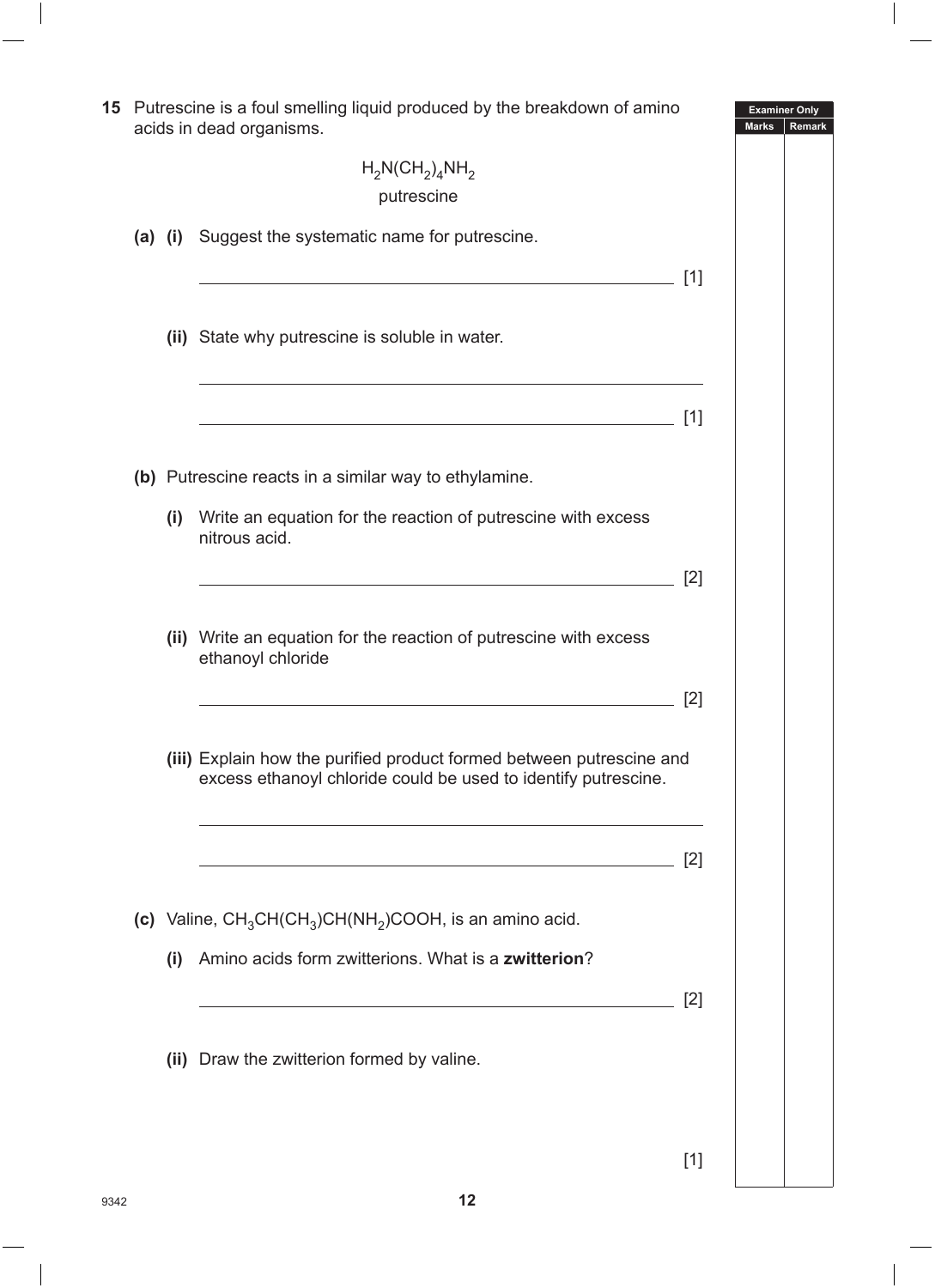|     | (iii) Valine is optically active. Draw the 3D representations of the<br>optical isomers.                                                                                                                                      | <b>Examiner Only</b><br><b>Marks</b><br>Remark |
|-----|-------------------------------------------------------------------------------------------------------------------------------------------------------------------------------------------------------------------------------|------------------------------------------------|
|     |                                                                                                                                                                                                                               |                                                |
|     |                                                                                                                                                                                                                               |                                                |
|     |                                                                                                                                                                                                                               | [2]                                            |
|     | (d) Amino acids combine to form proteins. Describe the structure of<br>proteins under the following headings.                                                                                                                 |                                                |
|     |                                                                                                                                                                                                                               |                                                |
|     | the control of the control of the control of the control of the control of the control of the control of the control of the control of the control of the control of the control of the control of the control of the control |                                                |
|     | the control of the control of the control of the control of the control of the control of the control of the control of the control of the control of the control of the control of the control of the control of the control |                                                |
|     | <u> 1989 - Johann Barn, fransk politik (d. 1989)</u>                                                                                                                                                                          | $[3]$                                          |
|     | (e) Some enzymes formed by proteins are used in biological washing<br>powders.                                                                                                                                                |                                                |
|     |                                                                                                                                                                                                                               |                                                |
| (i) | Describe how enzymes act as catalysts.                                                                                                                                                                                        |                                                |
|     |                                                                                                                                                                                                                               | [2]                                            |
|     | (ii) Explain why biological washing powders do not work at high<br>temperatures.                                                                                                                                              |                                                |
|     |                                                                                                                                                                                                                               | [2]                                            |
|     |                                                                                                                                                                                                                               |                                                |
|     |                                                                                                                                                                                                                               |                                                |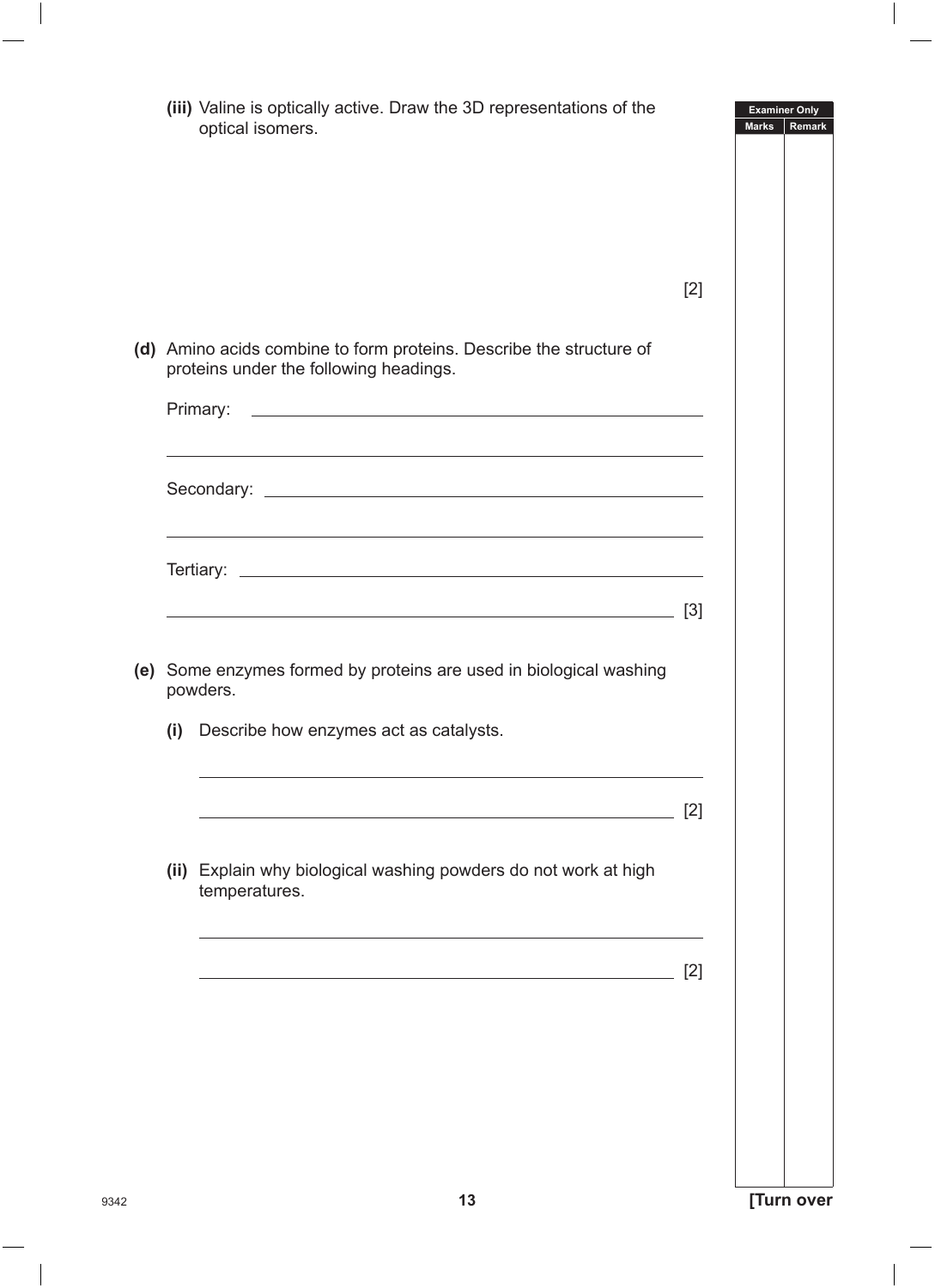|  | 16 Nuclear magnetic resonance spectroscopy (nmr) is used to help<br>understand the structure of molecules.                                                                                                  |       | <b>Examiner Only</b><br><b>Marks</b> | Remark |
|--|-------------------------------------------------------------------------------------------------------------------------------------------------------------------------------------------------------------|-------|--------------------------------------|--------|
|  | (a) TMS is the standard used in nmr.                                                                                                                                                                        |       |                                      |        |
|  | (i) What is the chemical name for TMS?                                                                                                                                                                      |       |                                      |        |
|  | (ii) Give two reasons why TMS is suitable for use as a standard in                                                                                                                                          | $[1]$ |                                      |        |
|  | nmr.                                                                                                                                                                                                        |       |                                      |        |
|  |                                                                                                                                                                                                             | [2]   |                                      |        |
|  | (b) Sketch the nmr spectrum for methyl propanoate, $CH_3CH_2COOCH_3$<br>showing the integration curve together with the splitting patterns.<br>Indicate which hydrogen atoms are responsible for each peak. |       |                                      |        |
|  |                                                                                                                                                                                                             |       |                                      |        |
|  |                                                                                                                                                                                                             |       |                                      |        |
|  |                                                                                                                                                                                                             |       |                                      |        |
|  |                                                                                                                                                                                                             |       |                                      |        |
|  |                                                                                                                                                                                                             |       |                                      |        |
|  | <b>TMS</b>                                                                                                                                                                                                  |       |                                      |        |
|  |                                                                                                                                                                                                             | $[5]$ |                                      |        |
|  |                                                                                                                                                                                                             |       |                                      |        |
|  |                                                                                                                                                                                                             |       |                                      |        |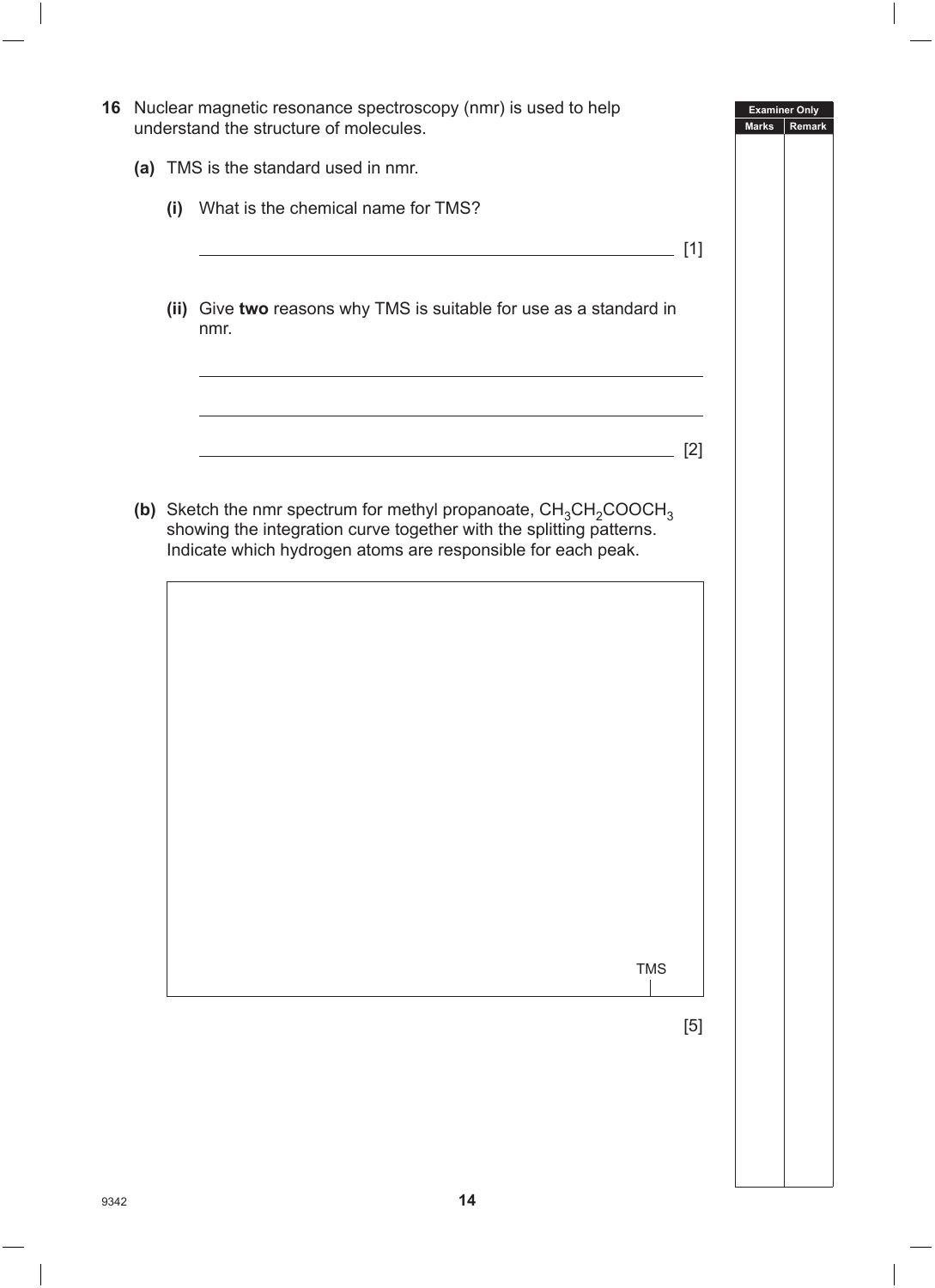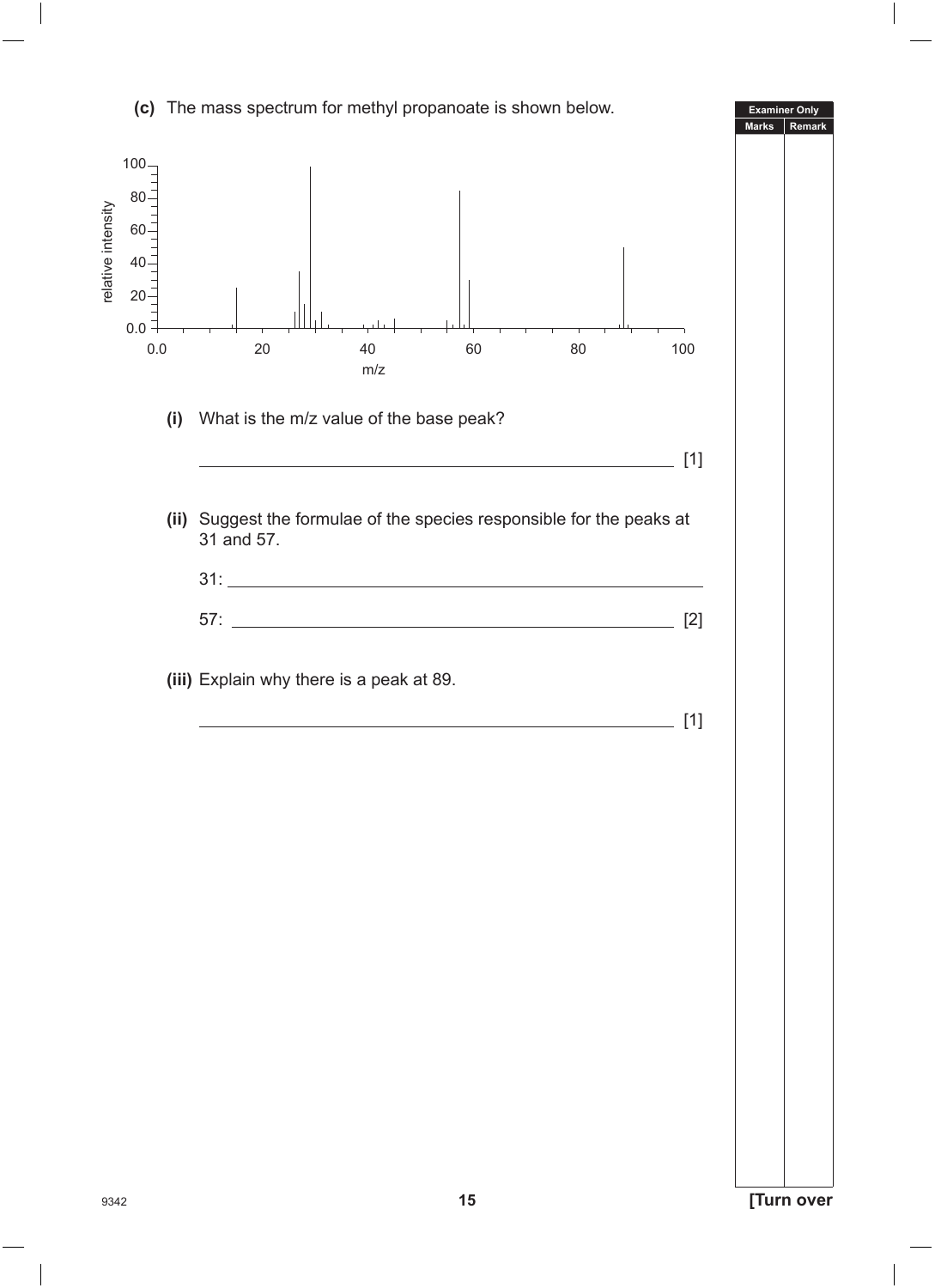| 17 |     | Chromium is purified in a number of steps after it is extracted from its ore.                                                                                                                                                 |       | <b>Examiner Only</b><br><b>Marks</b> | Remark |
|----|-----|-------------------------------------------------------------------------------------------------------------------------------------------------------------------------------------------------------------------------------|-------|--------------------------------------|--------|
|    |     | Step 1: The impure chromium is heated with sodium carbonate in the<br>presence of air to form sodium chromate(VI), $Na2CrO4$ .                                                                                                |       |                                      |        |
|    |     | Step 2: The sodium chromate(VI) is converted to sodium dichromate<br>which is then heated with carbon to form sodium chromate(III),<br>$\text{Na}_2\text{Cr}_2\text{O}_4$ , and carbon monoxide.                              |       |                                      |        |
|    |     | Step 3: The $\text{Na}_2\text{Cr}_2\text{O}_4$ is hydrolysed to form chromium(III) oxide. This is<br>then reduced to chromium by aluminium.                                                                                   |       |                                      |        |
|    |     | (a) Write equations for the following reactions.                                                                                                                                                                              |       |                                      |        |
|    | (i) | The formation of sodium chromate (VI) in Step 1.                                                                                                                                                                              |       |                                      |        |
|    |     |                                                                                                                                                                                                                               | [2]   |                                      |        |
|    |     | (ii) The formation of $\text{Na}_2\text{Cr}_2\text{O}_4$ from sodium dichromate in Step 2.                                                                                                                                    |       |                                      |        |
|    |     |                                                                                                                                                                                                                               | [1]   |                                      |        |
|    |     | (iii) The reduction of the chromium(III) oxide in Step 3.                                                                                                                                                                     |       |                                      |        |
|    |     |                                                                                                                                                                                                                               | [1]   |                                      |        |
|    |     | (b) What is the colour change when sodium chromate(VI) is converted to<br>sodium dichromate?                                                                                                                                  |       |                                      |        |
|    |     | From: to the top of the top of the top of the top of the top of the top of the top of the top of the top of the top of the top of the top of the top of the top of the top of the top of the top of the top of the top of the | [2]   |                                      |        |
|    |     | (c) The oxygen atoms in the dichromate ion are arranged tetrahedrally<br>around both chromium atoms. Draw a diagram below to suggest the<br>3D arrangement of the atoms in the dichromate ion.                                |       |                                      |        |
|    |     |                                                                                                                                                                                                                               |       |                                      |        |
|    |     |                                                                                                                                                                                                                               |       |                                      |        |
|    |     |                                                                                                                                                                                                                               | $[2]$ |                                      |        |
|    |     |                                                                                                                                                                                                                               |       |                                      |        |
|    |     |                                                                                                                                                                                                                               |       |                                      |        |
|    |     |                                                                                                                                                                                                                               |       |                                      |        |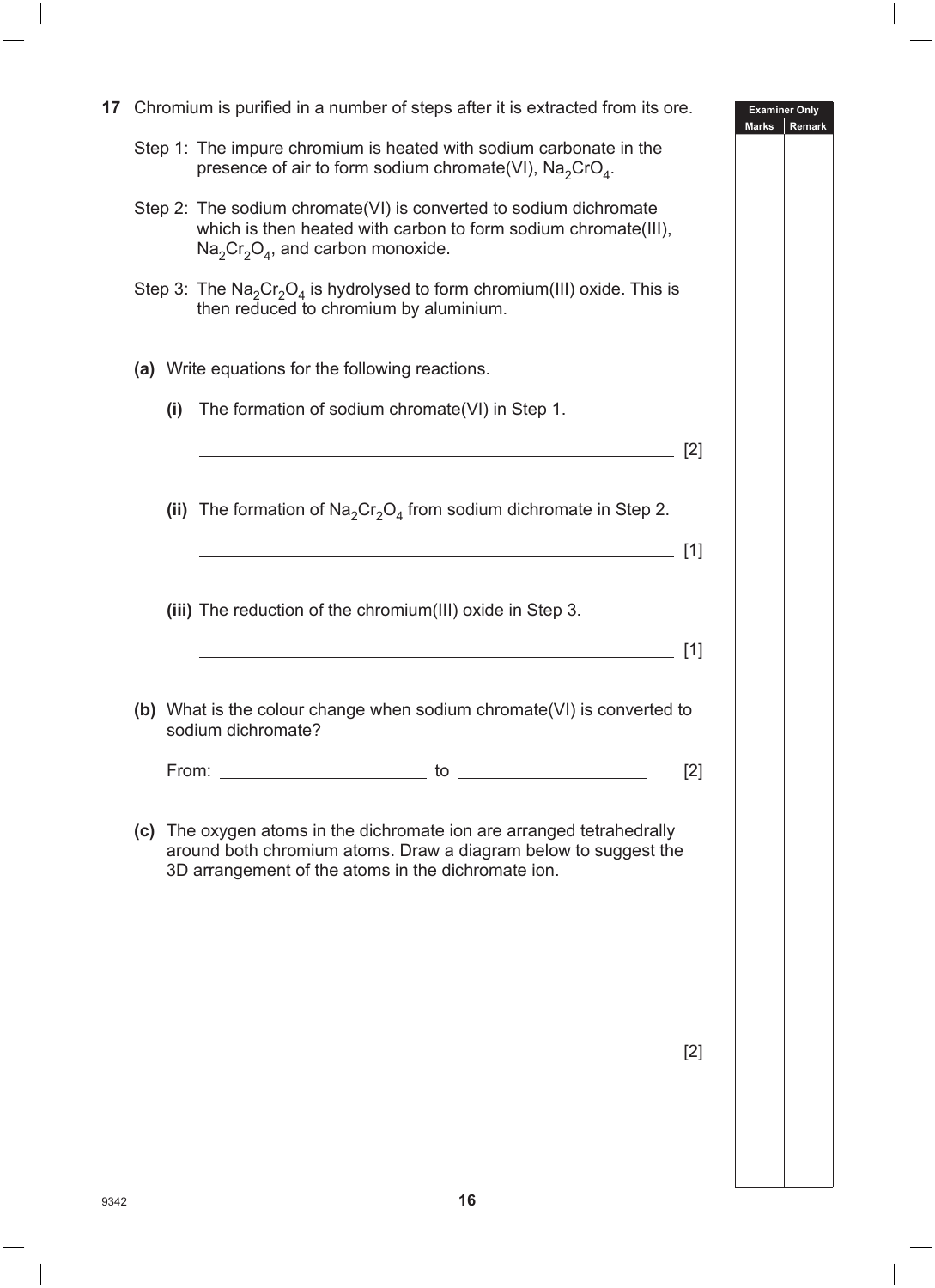**Examiner Only Marks Rem (d)** Acidified dichromate ions can be used to determine the concentration of iron(II) ions. The half-equations for the reaction are:  $Cr_2O_7^{2-}$  + 14H<sup>+</sup> + 6e<sup>-</sup> → 2Cr<sup>3+</sup> + 7H<sub>2</sub>O  $Fe^{2+} \rightarrow Fe^{3+} + e^{-}$  **(i)** Write a balanced ionic equation for the reaction between acidified dichromate and iron(II) ions. [1] (ii) Five iron tablets containing iron(II) sulfate,  $FesO<sub>A</sub>$ , were dissolved in acid and the solution made up to  $250 \text{ cm}^3$  in a volumetric flask. 25.0cm3 of this solution required 23.5cm3 of  $0.01$  mol dm<sup>-3</sup> sodium dichromate solution for complete oxidation. Calculate the mass of iron(II) sulfate in an iron tablet. [4] **(e)** Chromium(III) ions form a range of complex ions with a variety of ligands. **(i)** Explain what is meant by the term **ligand**. [2]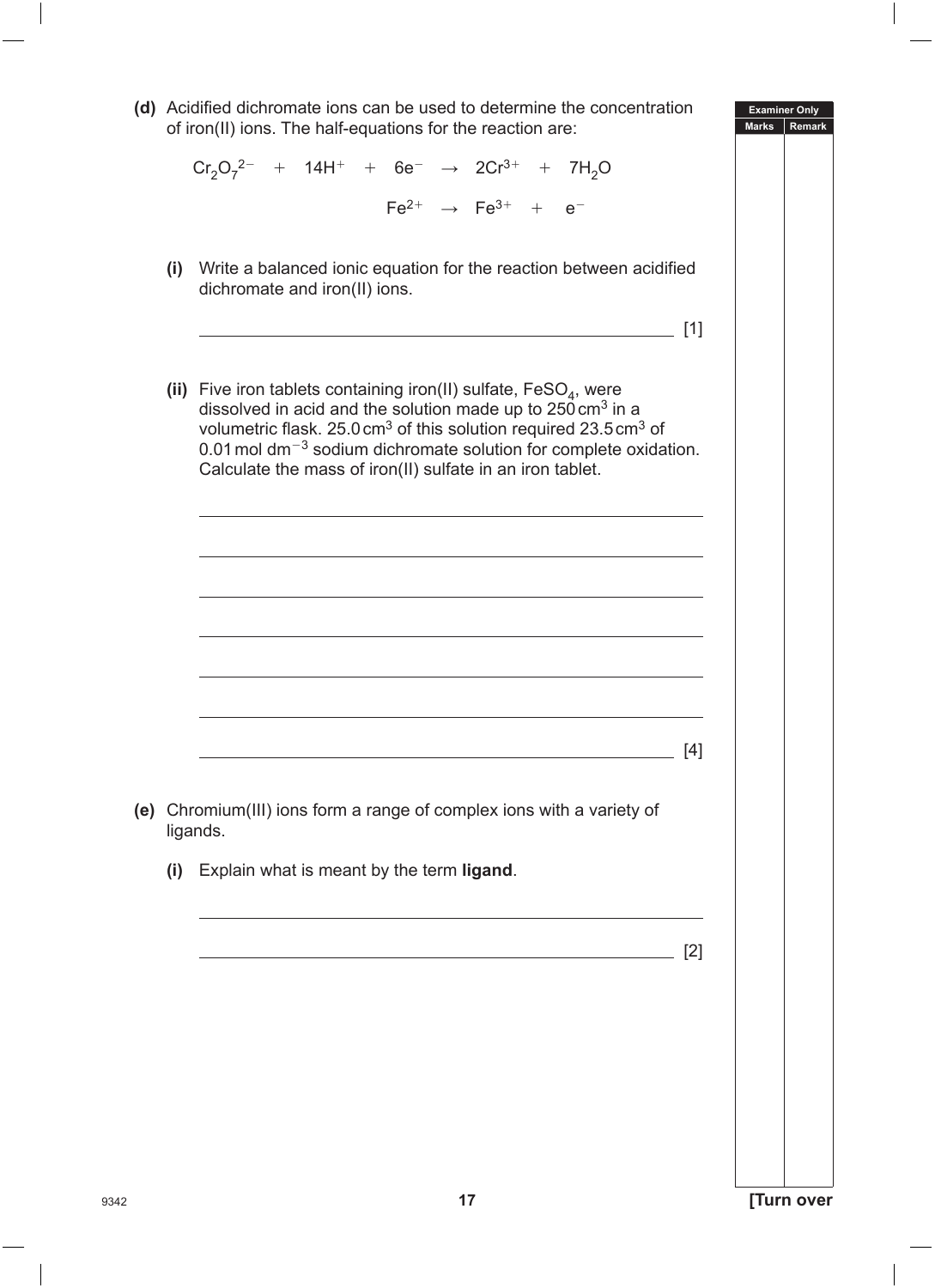(ii) The E-Z isomers of the complex ion  $[Cr(NH_3)_4Cl_2]^+$  are shown below.



 Suggest and explain which structure is that of the E isomer and which is that of the Z isomer.

<u>. [3]</u>

- **(f)** The hydrated chromium(III) ions,  $[Cr(H<sub>2</sub>O)<sub>6</sub>]^{3+}$ , readily react with  $edta<sup>4–</sup>$  ions in a ligand replacement reaction.
	- **(i)** What term is given to ligands such as edta?
	- **(ii)** Write an equation for the reaction taking place between hydrated chromium( $\overline{III}$ ) ions and edta<sup>4–</sup> ions.
		- [1]

[1]

[2]

**Examiner Only Marks Remark**

**(iii)** Explain, in terms of entropy, why the reaction takes place.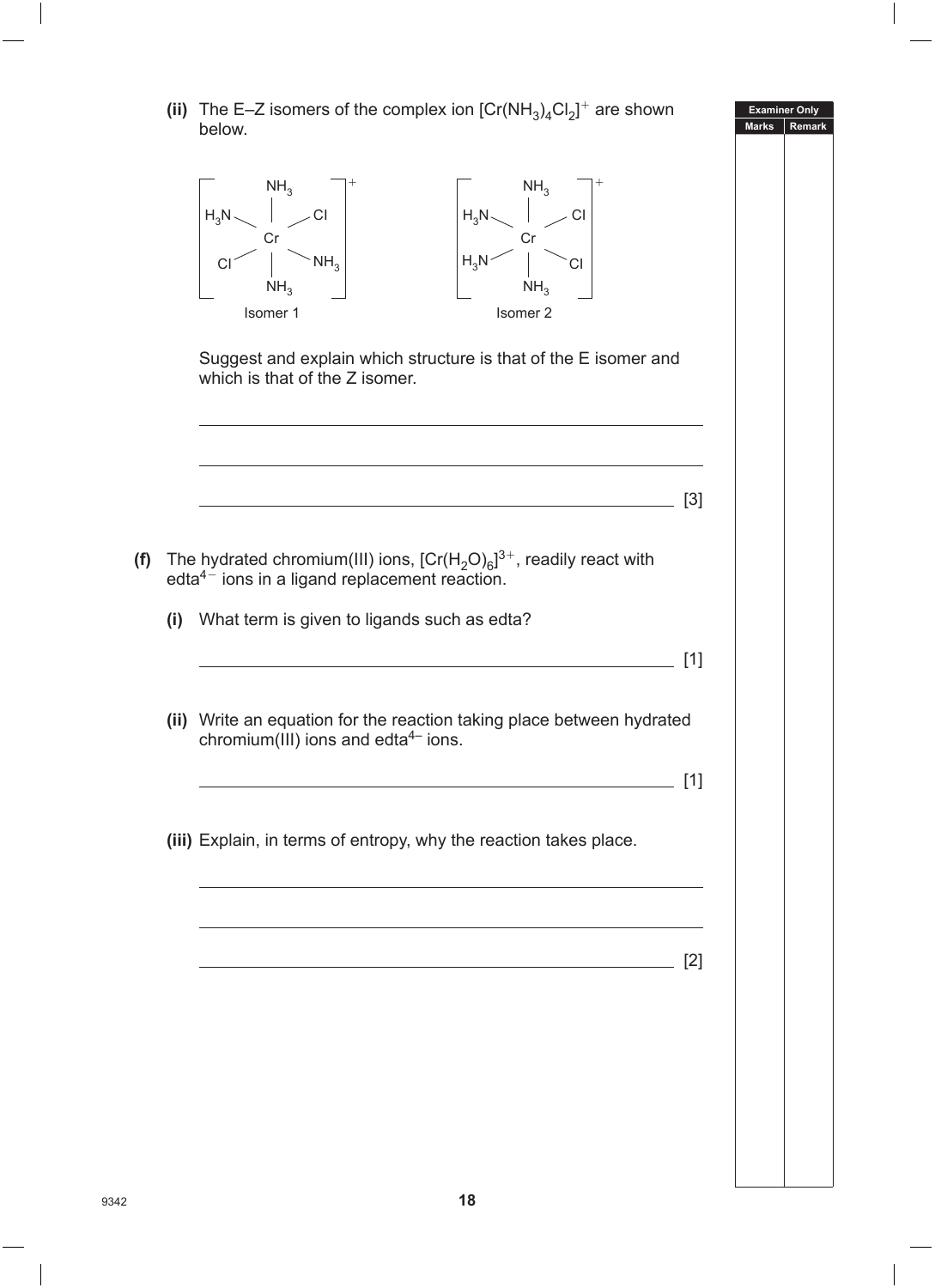| (g) Chromium forms the double salt chrome alum. Describe, giving                                  |       |              | <b>Examiner Only</b> |
|---------------------------------------------------------------------------------------------------|-------|--------------|----------------------|
| experimental details, how you would prepare crystals of chrome alum<br>from potassium dichromate. |       | <b>Marks</b> | Remark               |
|                                                                                                   |       |              |                      |
|                                                                                                   |       |              |                      |
|                                                                                                   | [4]   |              |                      |
| Quality of written communication                                                                  | $[2]$ |              |                      |

## **THIS IS THE END OF THE QUESTION PAPER**